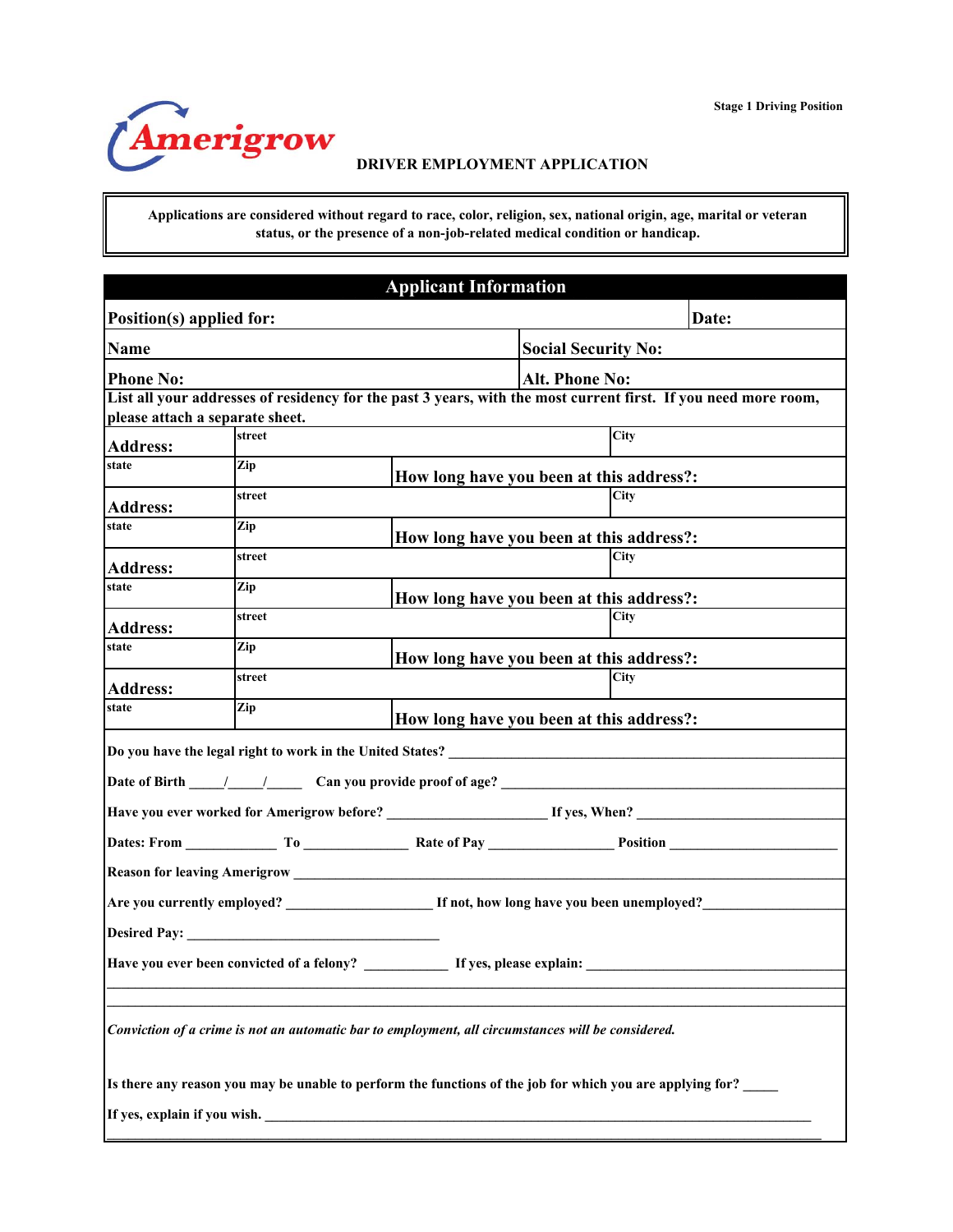## **Employment History**

 **All driver applicants to drive in interstate commerce must provide the following information on all employers during the preceding 3 years. List complete mailing address, street number, city, state and zip code.** 

 **Applicants to drive a commercial motor vehicle\* in intrastate or interstate commerce shall also provide an additional 7 years' information on those employers for whom the applicant operated such vehicle. (NOTE: Please list employers starting with the most recent, if you need more room please attach a separate paper)**

|                       | Employer                                                                                           |                           | Date              |  |  |  |
|-----------------------|----------------------------------------------------------------------------------------------------|---------------------------|-------------------|--|--|--|
| <b>Name</b>           |                                                                                                    | From:<br>Mo.<br>$Yr$ :    | To:<br>Mo.<br>Yr: |  |  |  |
| <b>Address</b>        |                                                                                                    | <b>Position Held</b>      |                   |  |  |  |
| City                  |                                                                                                    | Salary / Wage             |                   |  |  |  |
| <b>Contact Person</b> | <b>Phone Number</b>                                                                                | <b>Reason For Leaving</b> |                   |  |  |  |
|                       | Were you subject to The Federal Motor Carrier Safety Regulations (FMCSRs**) while employed? Yes No |                           |                   |  |  |  |

**Was you job designated as a safety-sensitive function in any DOT-regulated mode subject to the drug and alcohol testing requirements of 49 CFR Part 40? \_\_\_\_Yes \_\_\_\_ No**

|                       | Employer                                                                                                                                                          |                           | <b>Date</b>       |  |
|-----------------------|-------------------------------------------------------------------------------------------------------------------------------------------------------------------|---------------------------|-------------------|--|
| Name                  |                                                                                                                                                                   | From:<br>Mo.<br>Yr:       | To:<br>Mo.<br>Yr: |  |
| <b>Address</b>        |                                                                                                                                                                   | <b>Position Held</b>      |                   |  |
| City                  |                                                                                                                                                                   | Salary / Wage             |                   |  |
| <b>Contact Person</b> | <b>Phone Number</b>                                                                                                                                               | <b>Reason For Leaving</b> |                   |  |
|                       | Were you subject to The Federal Motor Carrier Safety Regulations (FMCSRs**) while employed? ____Yes _____ No                                                      |                           |                   |  |
|                       |                                                                                                                                                                   |                           |                   |  |
|                       | Was you job designated as a safety-sensitive function in any DOT-regulated mode subject to the drug and<br>alcohol testing requirements of 49 CFR Part 40? Ves No |                           |                   |  |
|                       | Employer                                                                                                                                                          |                           | Date              |  |
| <b>Name</b>           |                                                                                                                                                                   | From:<br>Mo.<br>Yr:       | To:<br>Mo.<br>Yr: |  |
| <b>Address</b>        |                                                                                                                                                                   | <b>Position Held</b>      |                   |  |
| <b>City</b>           |                                                                                                                                                                   | Salary / Wage             |                   |  |

**Were you subject to The Federal Motor Carrier Safety Regulations (FMCSRs\*\*) while employed? \_\_\_\_Yes \_\_\_\_ No**

**Was you job designated as a safety-sensitive function in any DOT-regulated mode subject to the drug and alcohol testing requirements of 49 CFR Part 40? \_\_\_\_Yes \_\_\_\_ No**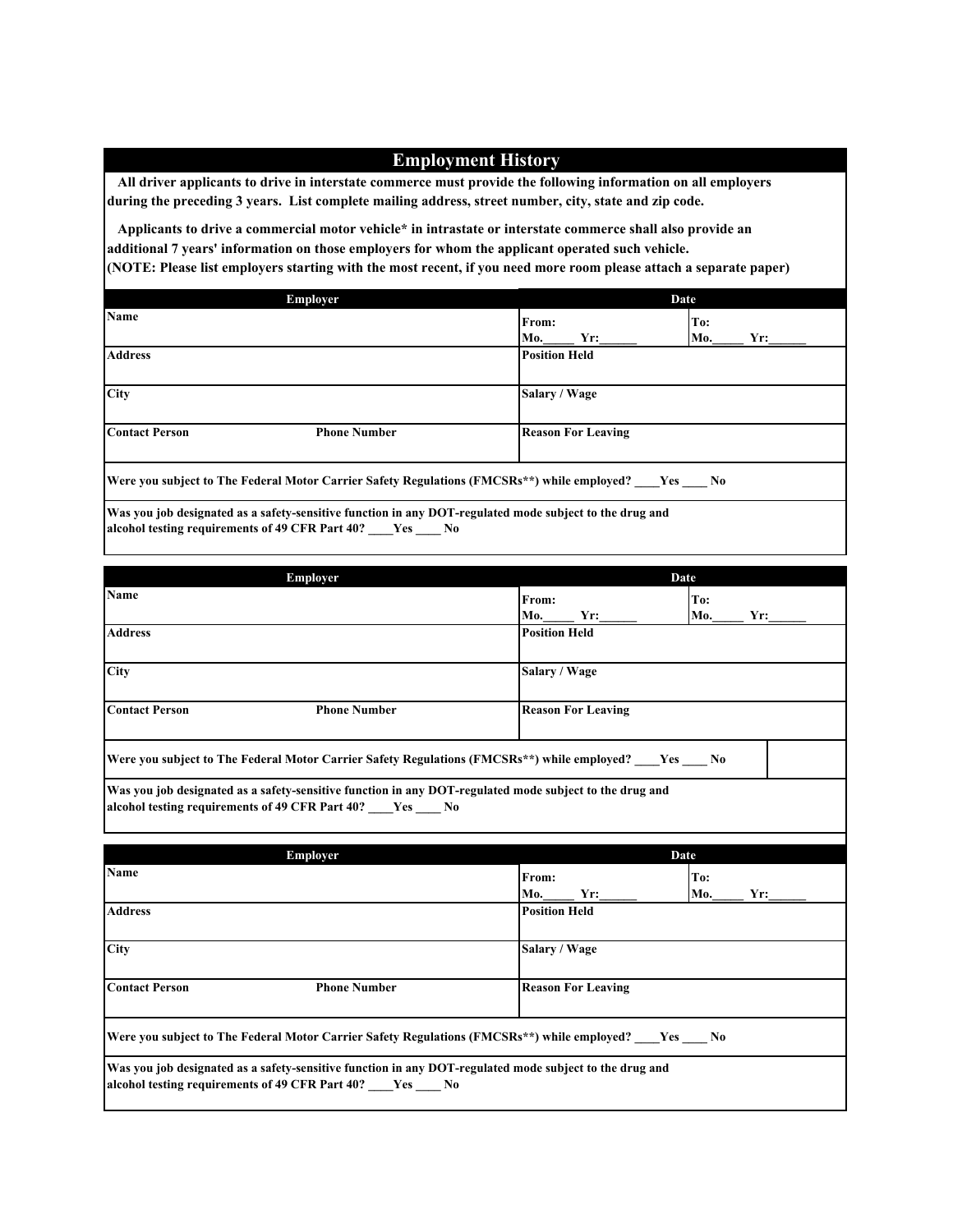|                                                 | Employer                                                                                                                     |                           | Date              |
|-------------------------------------------------|------------------------------------------------------------------------------------------------------------------------------|---------------------------|-------------------|
| Name                                            |                                                                                                                              | From:<br>Yr:<br>Mo.       | To:<br>Mo.<br>Yr: |
| <b>Address</b>                                  |                                                                                                                              | <b>Position Held</b>      |                   |
| <b>City</b>                                     |                                                                                                                              | Salary / Wage             |                   |
| <b>Contact Person</b>                           | <b>Phone Number</b>                                                                                                          | <b>Reason For Leaving</b> |                   |
|                                                 | Were you subject to The Federal Motor Carrier Safety Regulations (FMCSRs**) while employed? Yes No                           |                           |                   |
| alcohol testing requirements of 49 CFR Part 40? | Was you job designated as a safety-sensitive function in any DOT-regulated mode subject to the drug and<br><b>Yes</b><br>No. |                           |                   |

|                       | Employer                                                                                                                                                          |                           | Date              |
|-----------------------|-------------------------------------------------------------------------------------------------------------------------------------------------------------------|---------------------------|-------------------|
| <b>Name</b>           |                                                                                                                                                                   | From:<br>Mo.<br>Yr:       | To:<br>Mo.<br>Yr: |
| <b>Address</b>        |                                                                                                                                                                   | <b>Position Held</b>      |                   |
| <b>City</b>           |                                                                                                                                                                   | Salary / Wage             |                   |
| <b>Contact Person</b> | <b>Phone Number</b>                                                                                                                                               | <b>Reason For Leaving</b> |                   |
|                       | Were you subject to The Federal Motor Carrier Safety Regulations (FMCSRs**) while employed? Yes No                                                                |                           |                   |
|                       | Was you job designated as a safety-sensitive function in any DOT-regulated mode subject to the drug and<br>alcohol testing requirements of 49 CFR Part 40? Yes No |                           |                   |

|                       | Employer                                                                                                                                                          |                           | Date              |  |  |  |
|-----------------------|-------------------------------------------------------------------------------------------------------------------------------------------------------------------|---------------------------|-------------------|--|--|--|
| Name                  |                                                                                                                                                                   | From:<br>Mo.<br>Yr:       | To:<br>Mo.<br>Yr: |  |  |  |
| <b>Address</b>        |                                                                                                                                                                   | <b>Position Held</b>      |                   |  |  |  |
| <b>City</b>           |                                                                                                                                                                   | Salary / Wage             |                   |  |  |  |
| <b>Contact Person</b> | <b>Phone Number</b>                                                                                                                                               | <b>Reason For Leaving</b> |                   |  |  |  |
|                       | Were you subject to The Federal Motor Carrier Safety Regulations (FMCSRs**) while employed?                                                                       |                           | <b>Yes</b><br>No  |  |  |  |
|                       | Was you job designated as a safety-sensitive function in any DOT-regulated mode subject to the drug and<br>alcohol testing requirements of 49 CFR Part 40? Yes No |                           |                   |  |  |  |

**\* Includes vehicles having a GVWR of 26,001 lbs. Or more, vehicles designed to transport 16 or more passengers (including the driver), or any size vehicle used to transport hazardous materials in a quantity requiring placarding.** 

**\*\* The Federal Motor Carrier Safety Regulations (FMCSRs) apply to anyone operating a motor vehicle on a highway in interstate commerce to transport passengers or property when the vehicle: (1) weighs or has a GVWR of 10,001 pounds or more, (2) is designed or used to transport more that 8 passengers (including the driver), OR (3) is of any size and is used to transport hazardous materials in a quantity requiring placarding.**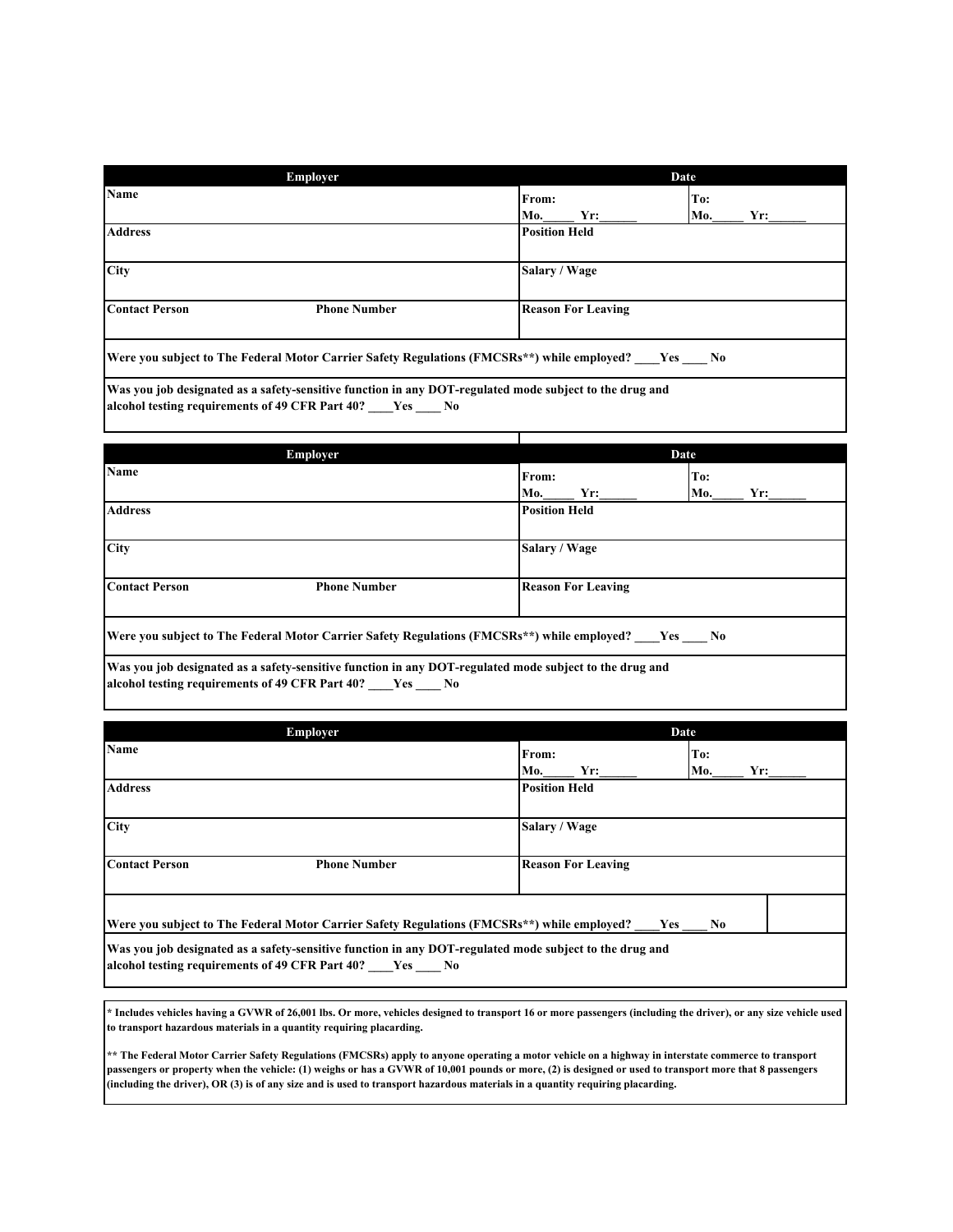| Accident Record for the past 3 years or more (attach a separate sheet if more room is needed) If none, write N/A |  |                                |                                      |  |                                           |  |  |  |
|------------------------------------------------------------------------------------------------------------------|--|--------------------------------|--------------------------------------|--|-------------------------------------------|--|--|--|
| <b>Dates</b>                                                                                                     |  | <b>Description of Accident</b> | <b>Injuries</b><br><b>Fatalities</b> |  | <b>Hazardous Material</b><br><b>Spill</b> |  |  |  |
| <b>Last Accident</b>                                                                                             |  |                                |                                      |  |                                           |  |  |  |
| <b>Next Previous</b>                                                                                             |  |                                |                                      |  |                                           |  |  |  |
| <b>Next Previous</b>                                                                                             |  |                                |                                      |  |                                           |  |  |  |
|                                                                                                                  |  |                                |                                      |  |                                           |  |  |  |

| Traffic Convictions and forfeitures for the past 3 years (other than parking violations) If none, write N/A |      |        |         |  |  |  |  |
|-------------------------------------------------------------------------------------------------------------|------|--------|---------|--|--|--|--|
| Location                                                                                                    | Date | Charge | Penalty |  |  |  |  |
|                                                                                                             |      |        |         |  |  |  |  |
|                                                                                                             |      |        |         |  |  |  |  |

| <b>Experience and Qualifications - Driver</b> |              |                                                                                             |             |                        |  |  |  |  |
|-----------------------------------------------|--------------|---------------------------------------------------------------------------------------------|-------------|------------------------|--|--|--|--|
|                                               | <b>State</b> | License No.                                                                                 | <b>Type</b> | <b>Expiration Date</b> |  |  |  |  |
| <b>Driver</b>                                 |              |                                                                                             |             |                        |  |  |  |  |
| <b>Licenses</b>                               |              |                                                                                             |             |                        |  |  |  |  |
|                                               |              |                                                                                             |             |                        |  |  |  |  |
|                                               |              | A. Have you ever been denied a license, permit or privilege to operate a motor vehicle? Yes | $N_{0}$     |                        |  |  |  |  |
|                                               |              | B. Has any license, permit or privilege ever been suspended or revoked? Yes No              |             |                        |  |  |  |  |
|                                               |              | If you answered yes to A or B, please explain:                                              |             |                        |  |  |  |  |
|                                               |              |                                                                                             |             |                        |  |  |  |  |

| Driving Experience: mark yes or no                                                                                                                                                                                             |                                                 |                     |                                   |                                        |  |  |  |
|--------------------------------------------------------------------------------------------------------------------------------------------------------------------------------------------------------------------------------|-------------------------------------------------|---------------------|-----------------------------------|----------------------------------------|--|--|--|
| <b>Class of Equipment</b>                                                                                                                                                                                                      | <b>Circle Type of Equipment</b>                 | From<br>(Mo. / Yr.) | <b>Dates</b><br>To<br>(Mo. / Yr.) | <b>Approx. No. of Miles</b><br>(Total) |  |  |  |
| Straight Truck ____Yes ____No                                                                                                                                                                                                  | Van Tank Flat Dump Refer                        |                     |                                   |                                        |  |  |  |
| <b>Tractor and Semi Trailer</b><br>$Yes$ No                                                                                                                                                                                    | Van Tank Flat Dump Refer                        |                     |                                   |                                        |  |  |  |
| <b>Tractor - Two Trailers</b><br>$Yes$ No                                                                                                                                                                                      | Van Tank Flat Dump Refer                        |                     |                                   |                                        |  |  |  |
| <b>Tractor - Three Trailers</b><br>$Yes$ No                                                                                                                                                                                    | Van Tank Flat Dump Refer                        |                     |                                   |                                        |  |  |  |
| <b>Motorcoach - School Bus</b><br>Yes No More than 8 passengers                                                                                                                                                                | N/A                                             |                     |                                   |                                        |  |  |  |
| <b>Motorcoach - School Bus</b><br>Yes No More than 15 passengers                                                                                                                                                               | N/A                                             |                     |                                   |                                        |  |  |  |
| Other: and the contract of the contract of the contract of the contract of the contract of the contract of the contract of the contract of the contract of the contract of the contract of the contract of the contract of the |                                                 |                     |                                   |                                        |  |  |  |
|                                                                                                                                                                                                                                | List state operated in for the last five years: |                     |                                   |                                        |  |  |  |
|                                                                                                                                                                                                                                |                                                 |                     |                                   |                                        |  |  |  |
| Which safe driving award do you hold and from whom?                                                                                                                                                                            |                                                 |                     |                                   |                                        |  |  |  |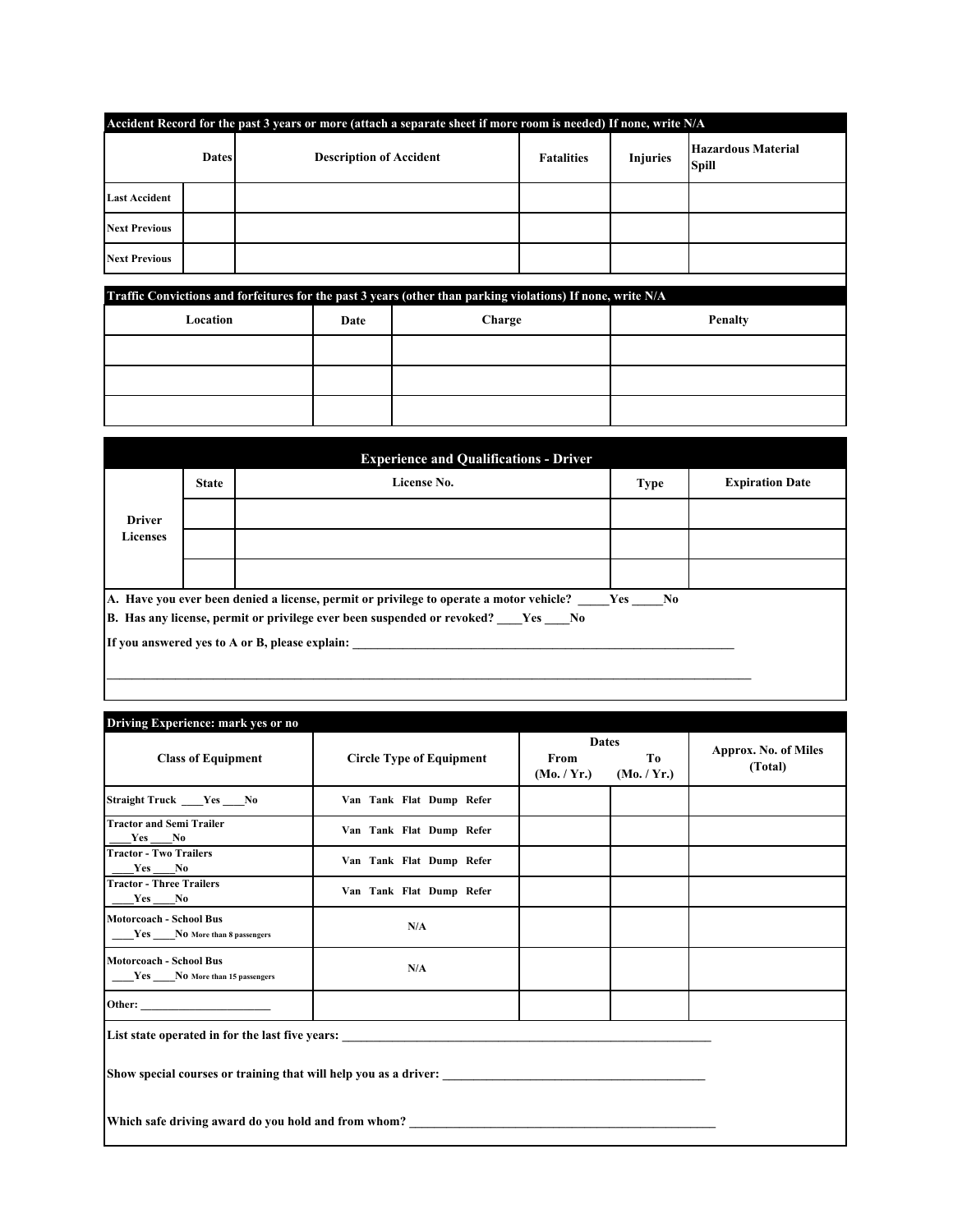|                     |                                            | <b>Education</b>                                                                                         |                               |         |  |  |
|---------------------|--------------------------------------------|----------------------------------------------------------------------------------------------------------|-------------------------------|---------|--|--|
| <b>High School:</b> |                                            | Address:                                                                                                 |                               |         |  |  |
| From:               | To:                                        | Did you graduate?                                                                                        | <b>PYES</b> $\Box$ <b>YES</b> | Degree: |  |  |
| <b>College:</b>     |                                            | Address:                                                                                                 |                               |         |  |  |
| From:               | To:                                        | Did you graduate?                                                                                        | <b>TYES</b> □NO               | Degree: |  |  |
| Other:              |                                            | Address:                                                                                                 |                               |         |  |  |
| From:               | To:                                        | Did you graduate?                                                                                        | $\Box$ NO<br>$\Gamma$         | Degree: |  |  |
|                     |                                            | <b>References</b>                                                                                        |                               |         |  |  |
|                     | Please list three professional references. |                                                                                                          |                               |         |  |  |
| <b>Full Name:</b>   |                                            |                                                                                                          | <b>Relationship:</b>          |         |  |  |
| Company:            |                                            |                                                                                                          | <b>Phone:</b>                 |         |  |  |
| Address:            |                                            |                                                                                                          |                               |         |  |  |
| <b>Full Name:</b>   |                                            |                                                                                                          | <b>Relationship:</b>          |         |  |  |
| Company:            |                                            |                                                                                                          | Phone:                        |         |  |  |
| Address:            |                                            |                                                                                                          |                               |         |  |  |
| <b>Full Name:</b>   |                                            |                                                                                                          | <b>Relationship:</b>          |         |  |  |
| Company:            |                                            |                                                                                                          | Phone:                        |         |  |  |
| Address:            |                                            |                                                                                                          |                               |         |  |  |
|                     |                                            | <b>Additional Information</b>                                                                            |                               |         |  |  |
|                     |                                            | Summarize special job - related skills and qualifications acquired from employment of other experiences. |                               |         |  |  |
|                     |                                            |                                                                                                          |                               |         |  |  |
|                     |                                            |                                                                                                          |                               |         |  |  |
|                     |                                            |                                                                                                          |                               |         |  |  |
|                     |                                            |                                                                                                          |                               |         |  |  |
|                     |                                            |                                                                                                          |                               |         |  |  |

**Summarize special job - related skills and qualifications acquired from employment of other experiences.**

| <b>Military Service</b>           |  |  |  |                           |       |  |     |  |
|-----------------------------------|--|--|--|---------------------------|-------|--|-----|--|
| <b>Branch</b>                     |  |  |  |                           | From: |  | To: |  |
| <b>Rank at Discharge:</b>         |  |  |  | <b>Type of Discharge:</b> |       |  |     |  |
| If other than honorable, explain: |  |  |  |                           |       |  |     |  |